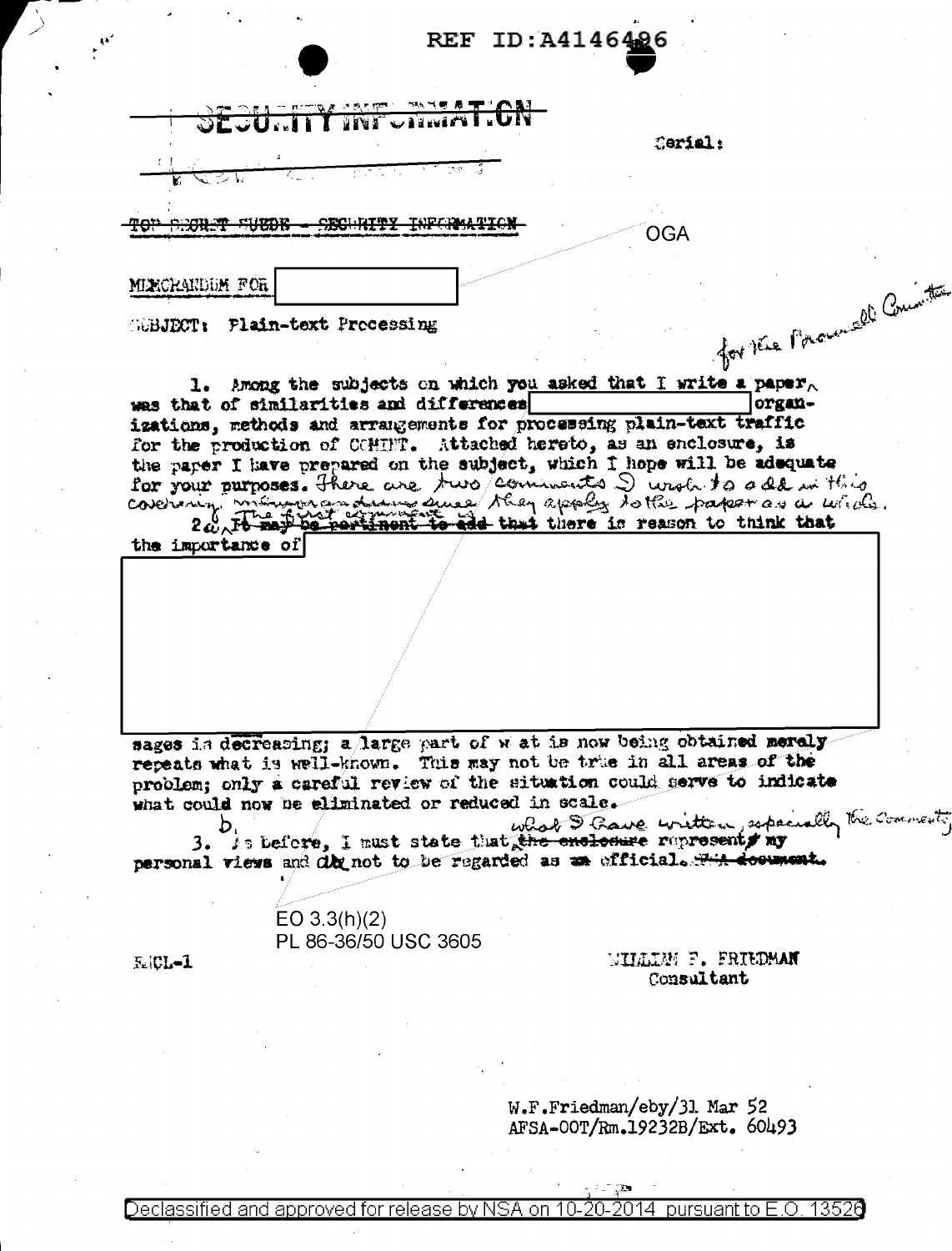| REF ID: A4146496<br>$\overline{AB}$ $\overline{CD}$ $\overline{CD}$ $\overline{CD}$ $\overline{CD}$ $\overline{CD}$ $\overline{CD}$ $\overline{CD}$ |  |
|-----------------------------------------------------------------------------------------------------------------------------------------------------|--|
| $\bigcup$ coorders $\mathbb{F}_q$<br>. ، ولگا پ ڪاپي                                                                                                |  |
| <b>SPANIEL CREAK TRIPLE TO</b>                                                                                                                      |  |
| $\sim$ $\sim$ $\sim$ $\sim$ $\sim$<br><b>TAURATHEART ON</b><br>הרחו<br>. .<br>wuland<br>.                                                           |  |
|                                                                                                                                                     |  |

EO 3.3(h)(2)<br>PL 86-36/50 USC 3605

 $\overline{c}$ 

REPORT ON

SIMILARITIES AND DIFFERENCES

IN REGARD TO ORGANIZATION, METHODS, AND ARRANGEMENTS

FOR

PROCESSING PLAIN-TEXT TRAFFIC FOR THE PRODUCTION OF COMINT

AND A FEW COMMENTS THEREON

## By: WILLIAM F. FRIEDMAN

31 March 1952 Date: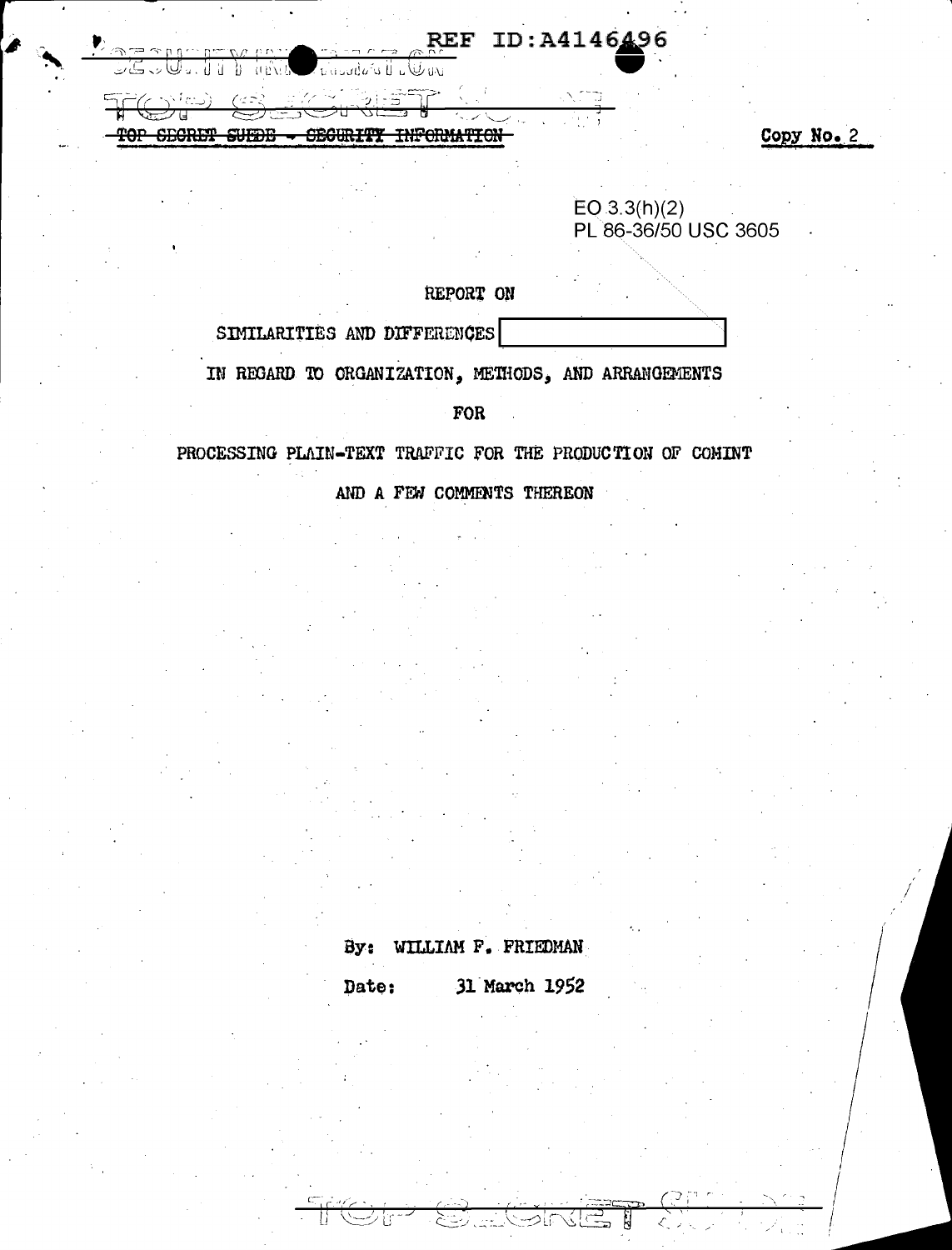TOP SECRET SUEDE - SECURITY INFORMATION

WGS H

<u>telastiko</u>

1. a. The term Communications Intelligence (COMINT) designates the information and technical material resulting from the interception and study of intercepted communications.

 $-$  REF ID: A4146496

b. The term traffic analysis  $(T/A)$  designates the operations involved in the study of the "externals" and characteristics of intercepted communications (procedure signals, message headings, call signs, data, and other technical aids) etc.,  $D/F$  bearings. for the purpose of obtaining information<sup>Z</sup> concerning the organization and operation of the communication system or networks on which the communications are passing.

c. The term traffic intelligence  $(T/T)$  is that COMINT which is produced by drawing inferences or deductions from the information obtained by T/A operations defined above.

d. The term plain text  $(P/T)$  includes communications of two sorts:

(1) Category  $1$  - Plain-language communications passed on internal radio links of the country involved.

 $EO(3.3(h)(2)$ PL 86-36/50 USC 3605

(2) Category  $2$  - Plain-language and

of the world.

e. The term processing refers to the steps and operations performed on intercepted communications, up to and including their translation. It does not include the preparation of reports, appreciations, digests, etc., based upon the information constituting the end-product of the COMINT, T/A and T/I operations; that is, the term does not include the preparation of so-called finished "intelligence."

a. The principal differences lorganizations 2. and arrangements for the processing of plain-text are as follows:

PL 86-36/50 USC 3605  $(1)$  The COMINT establishment is currently organized on  $EO 3.3(h)(1)B$ a centralized functional basis, that is, the structure as a whole

- 1. This and the following definitions apply to the terms as specifically used in this report.
- This information is used (1) as a guide to efficient intercept control  $2.$ and operation, (2) as an aid to cryptanalysis, and (3) as a basis for what is defined in lc.
- 3. Commercial code is included in this category because such codes are available and are intended for economy, not secrecy.

<u>Cantor Communications</u><br>Monte Communication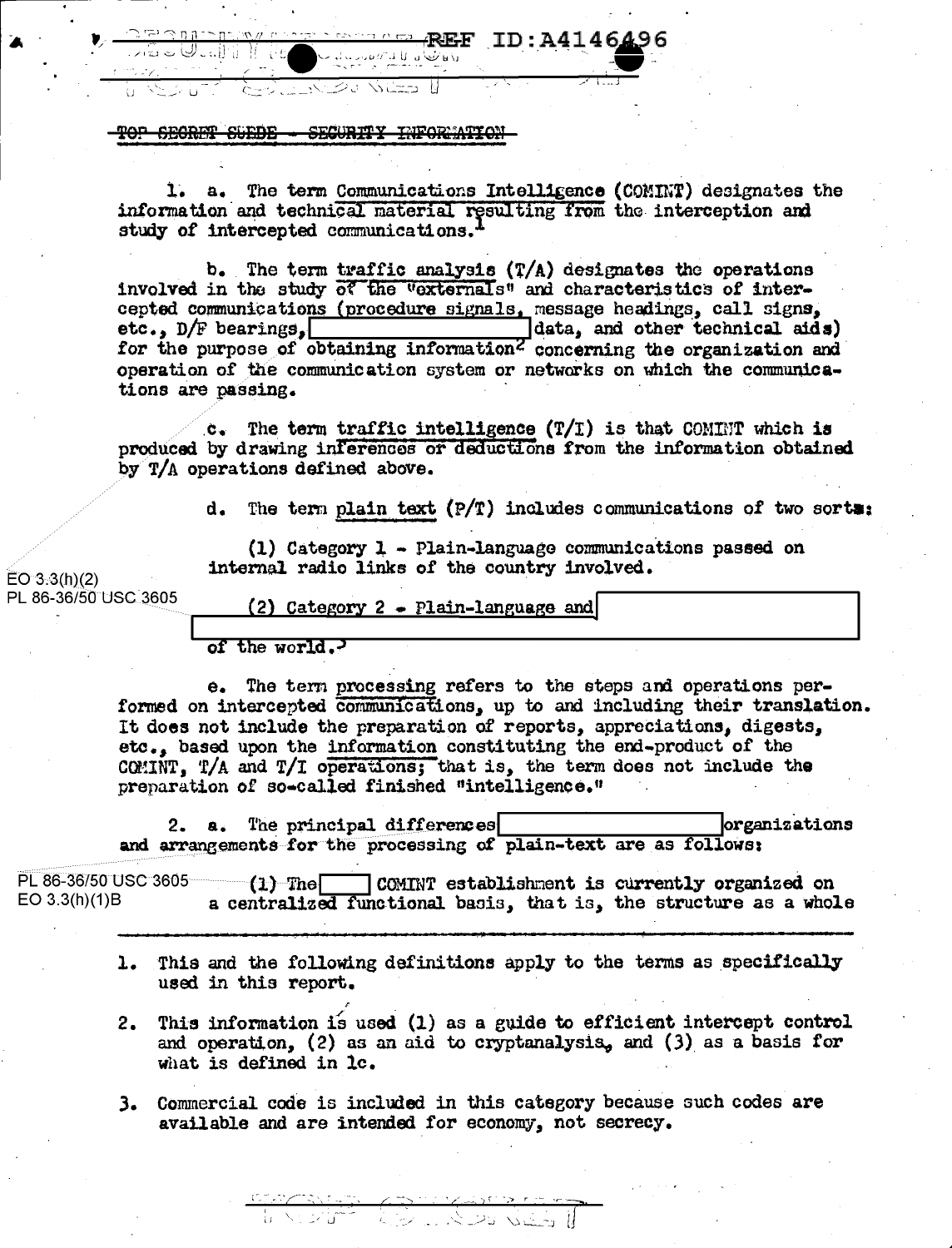TOP SECRET SUEDE - SECURITY INFORMATION

了没死了

**KONNER** 

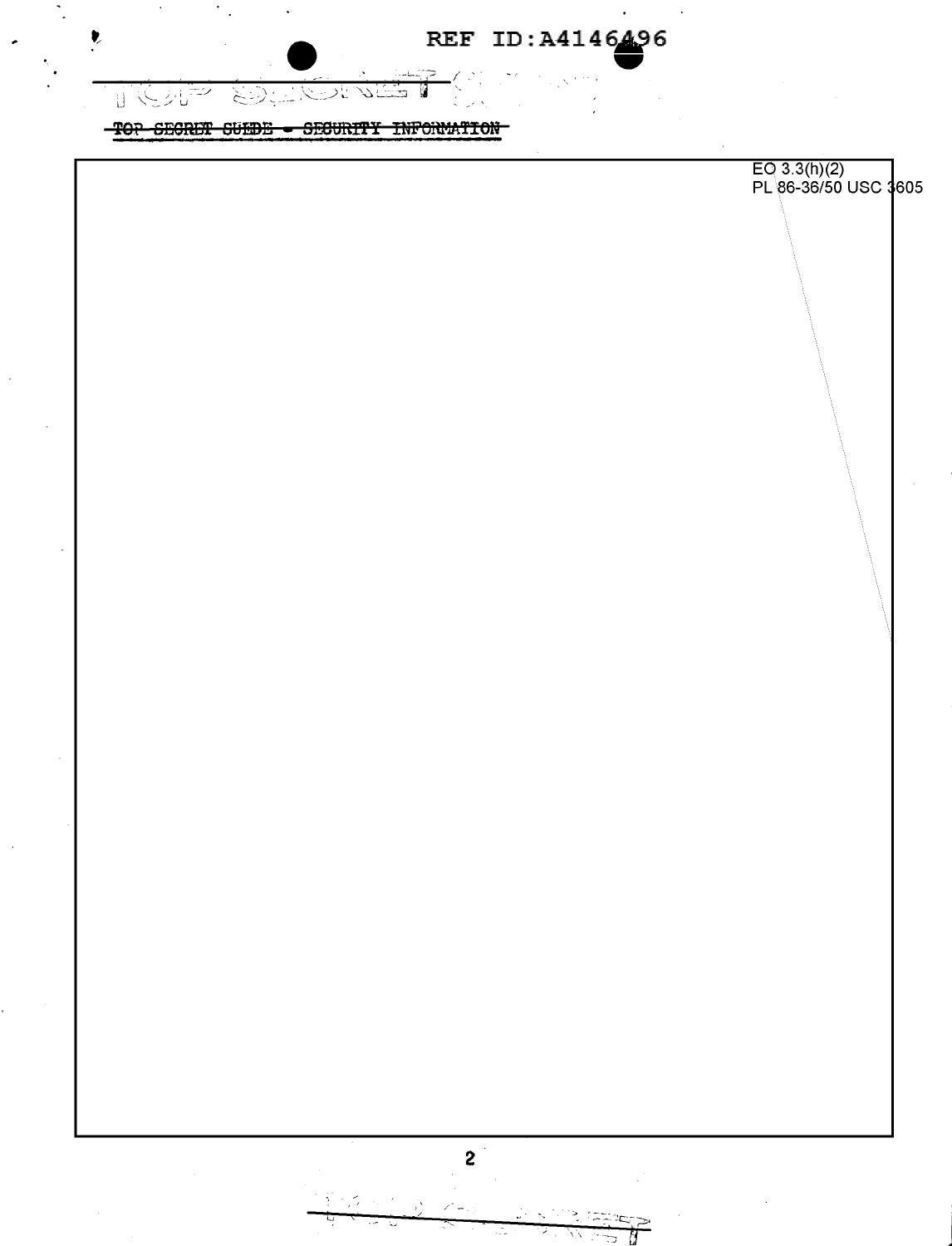**TEACER SEARCH CENT**  $\mathcal{E}_{\mathcal{P}}^{\star}$  $\mathcal{L}$ Lender

TOP SECRET SUEDE

Đ

 $\mathbf{A}^{\hat{f}}$ 

 $\mathbb{Z}$  .

LEO 3.3(h)(2)<br>PL 86-36/50 USC 3605

 $\ddot{\phantom{0}}$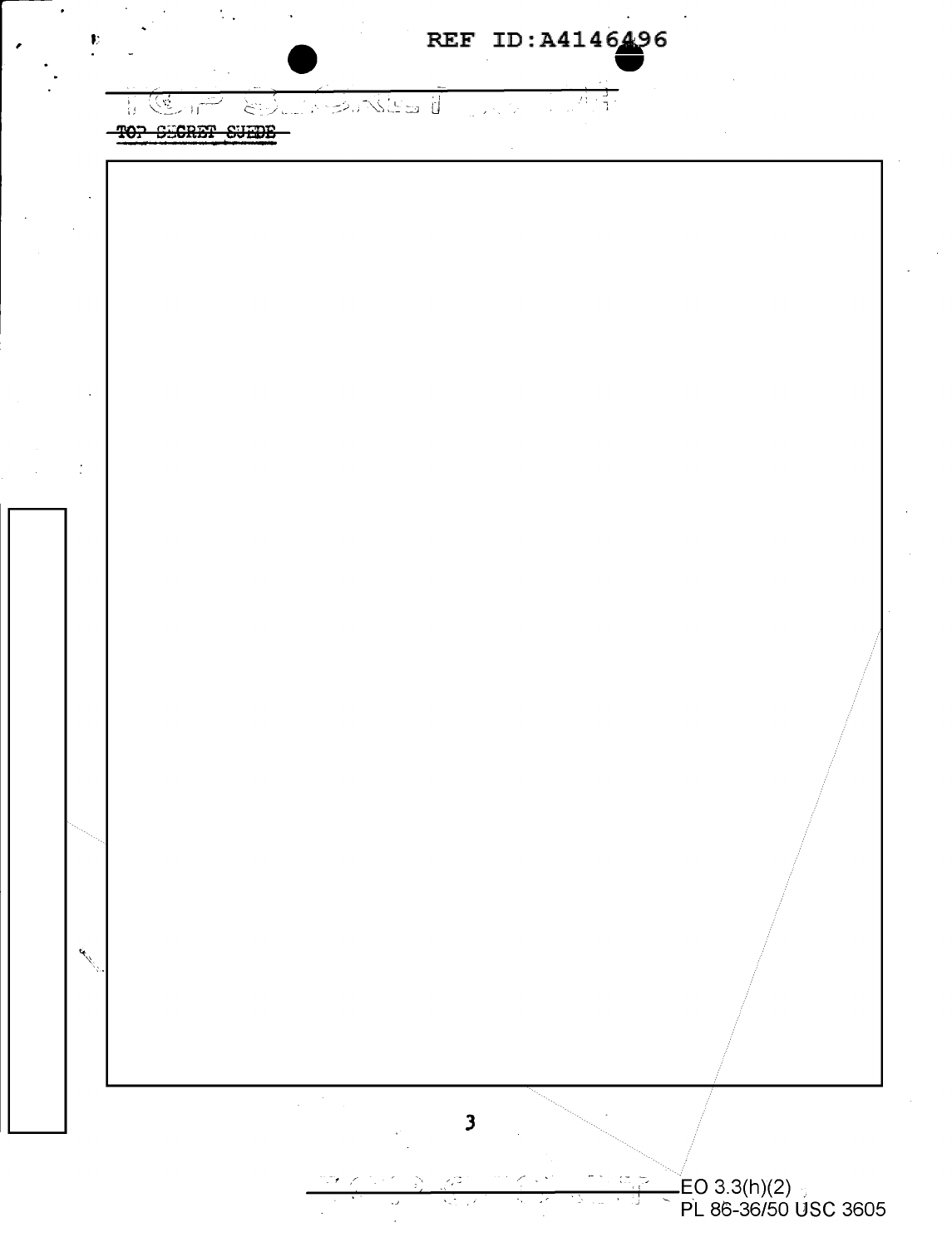$\left(\begin{array}{c} 1 \\ 0 \end{array}\right)$ 

 $\sim$   $\,$  s  $\sim$ ा としご いつま **WEB**  $\sqrt{2}$  $\bar{s}_1$ ان <sub>-</sub>

EO 3.3(h)(2)<br>PL 86-36/50 USC 3605

TOP CEORET SUEDE

 $\mathcal{O}(\frac{1}{2})$ 

 $\mathcal{L}_{\mathcal{A}}$ 

 $\bullet_\star$ 

.

 $73.5$  $\mathscr{L}\otimes\mathscr{L}$  $\sim$ 1902 F ಿದ್ದಾ

 $\mathcal{O}(\mathcal{C})$ ा  $\pm 1$  $\mathcal{L}_{\mathbf{x}} = \mathcal{L}_{\mathbf{x}}$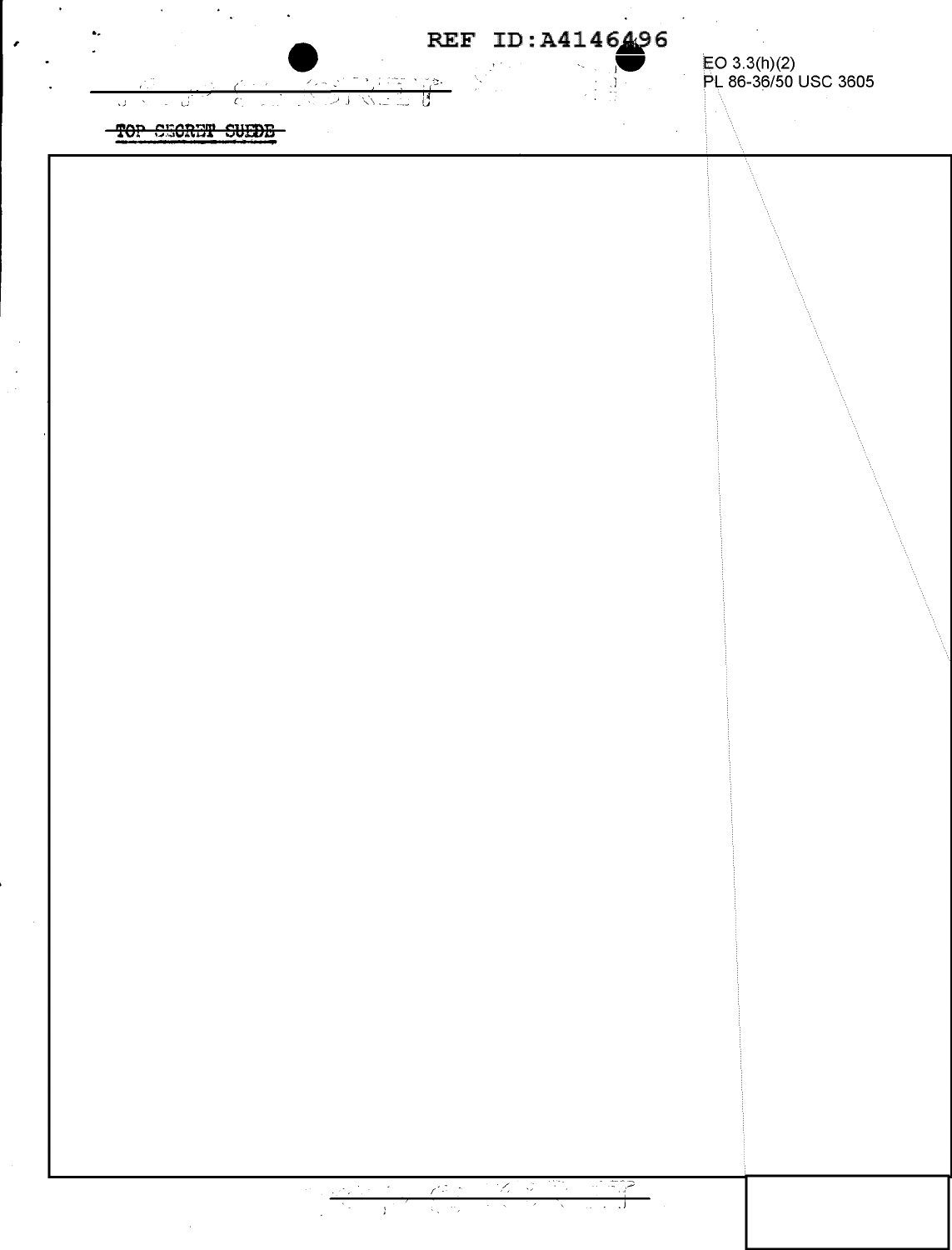$\ddot{\phantom{0}}$ 

またず 721555 B - 12  $\mathcal{L}$ -č

EO 3.3(h)(2)<br>PL 86-36/50 USC 3605

TOP SHORET SUEDE

 $\ddot{\phantom{a}}$ 

 $\ddot{\phantom{1}}$ 

 $\mathcal{F}_{\mathcal{A}}$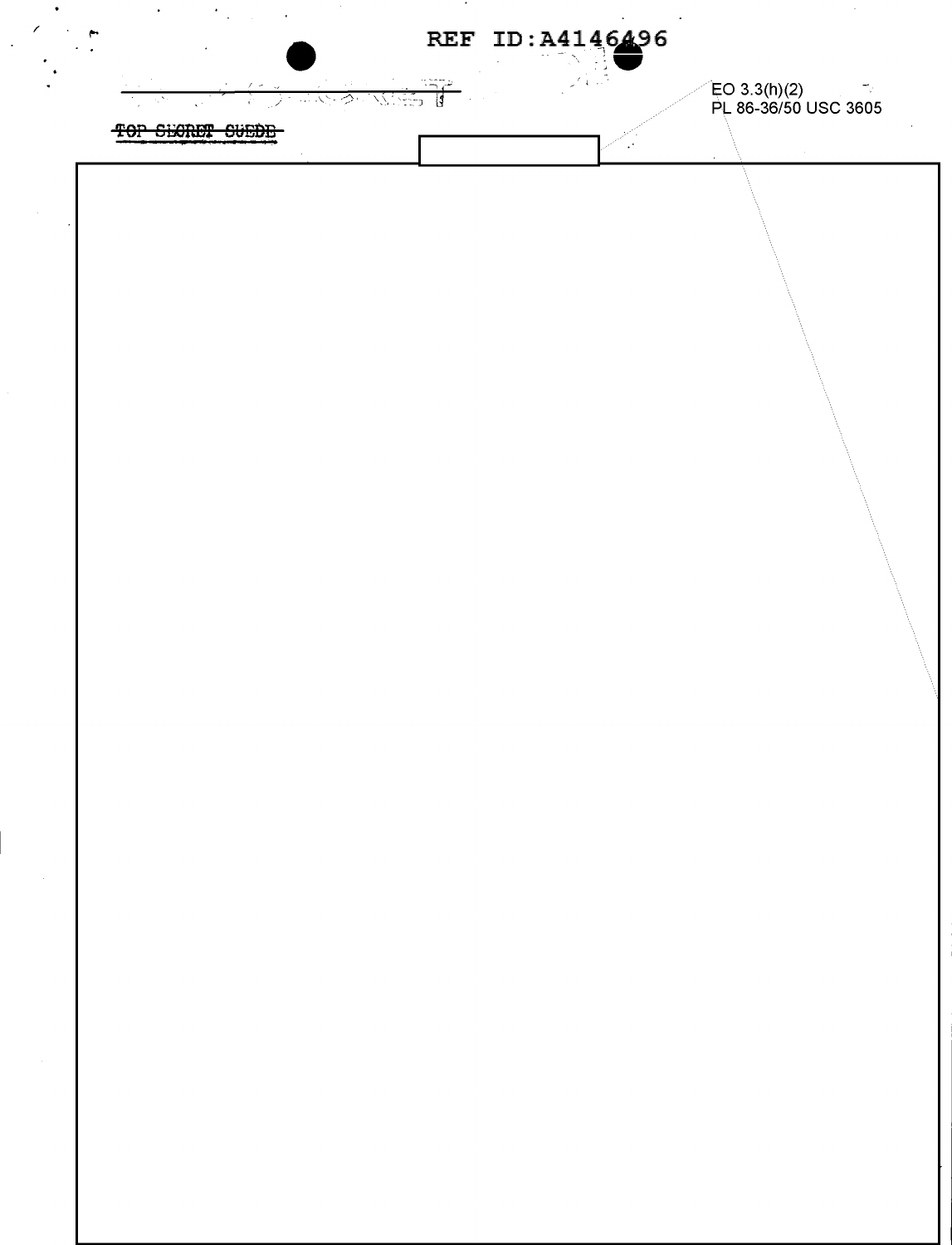REF ID: A4146496

 $\sim$ 

 $\mathcal{L}$ 

 $\mathbf{I}$ 

 $\frac{1}{1-\sqrt{1-\frac{1}{2}}}\frac{1}{\sqrt{1-\frac{1}{2}}}\frac{1}{\sqrt{1-\frac{1}{2}}}\frac{1}{\sqrt{1-\frac{1}{2}}}\frac{1}{\sqrt{1-\frac{1}{2}}}\frac{1}{\sqrt{1-\frac{1}{2}}}\frac{1}{\sqrt{1-\frac{1}{2}}}\frac{1}{\sqrt{1-\frac{1}{2}}}\frac{1}{\sqrt{1-\frac{1}{2}}}\frac{1}{\sqrt{1-\frac{1}{2}}}\frac{1}{\sqrt{1-\frac{1}{2}}}\frac{1}{\sqrt{1-\frac{1}{2}}}\frac{1}{\sqrt{1-\frac{1}{2}}}\frac{1}{\sqrt{1-\frac$ 

 $\overline{\phantom{a}}$ 

 $\overline{\mathcal{A}}$ 

 $\frac{1}{4}$ 

EO 3.3(h)(2)<br>PL 86-36/50 USC 3605

 $\lambda$ 

TOP SECRET SUEDE

 $\hat{z} = \hat{\xi} \hat{y}$ 

 $\ddot{\phantom{0}}$ 

 $\sum_{i=1}^{n}$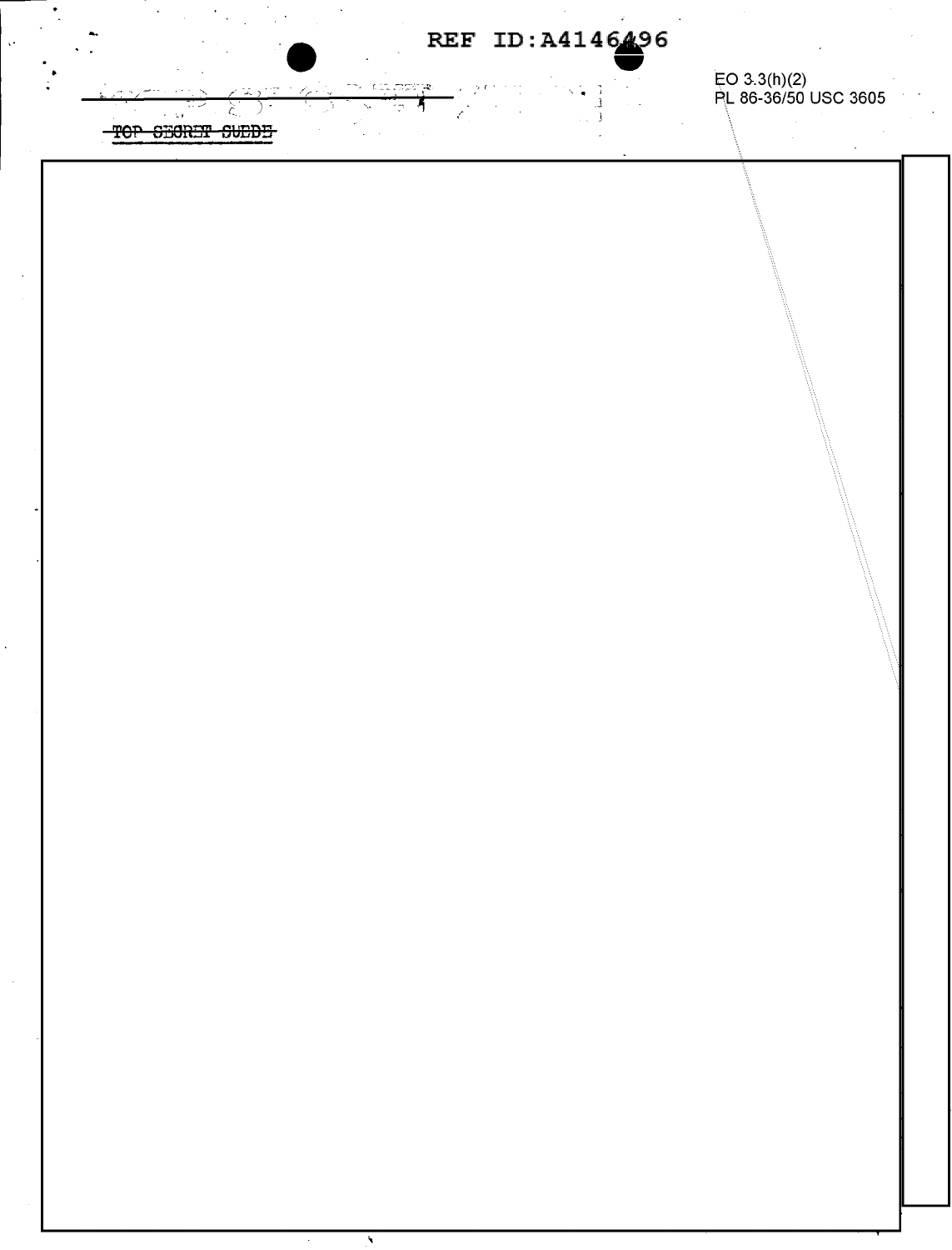TOP SECRET SUEDE

żμ

バミ

.<br>... J

έ